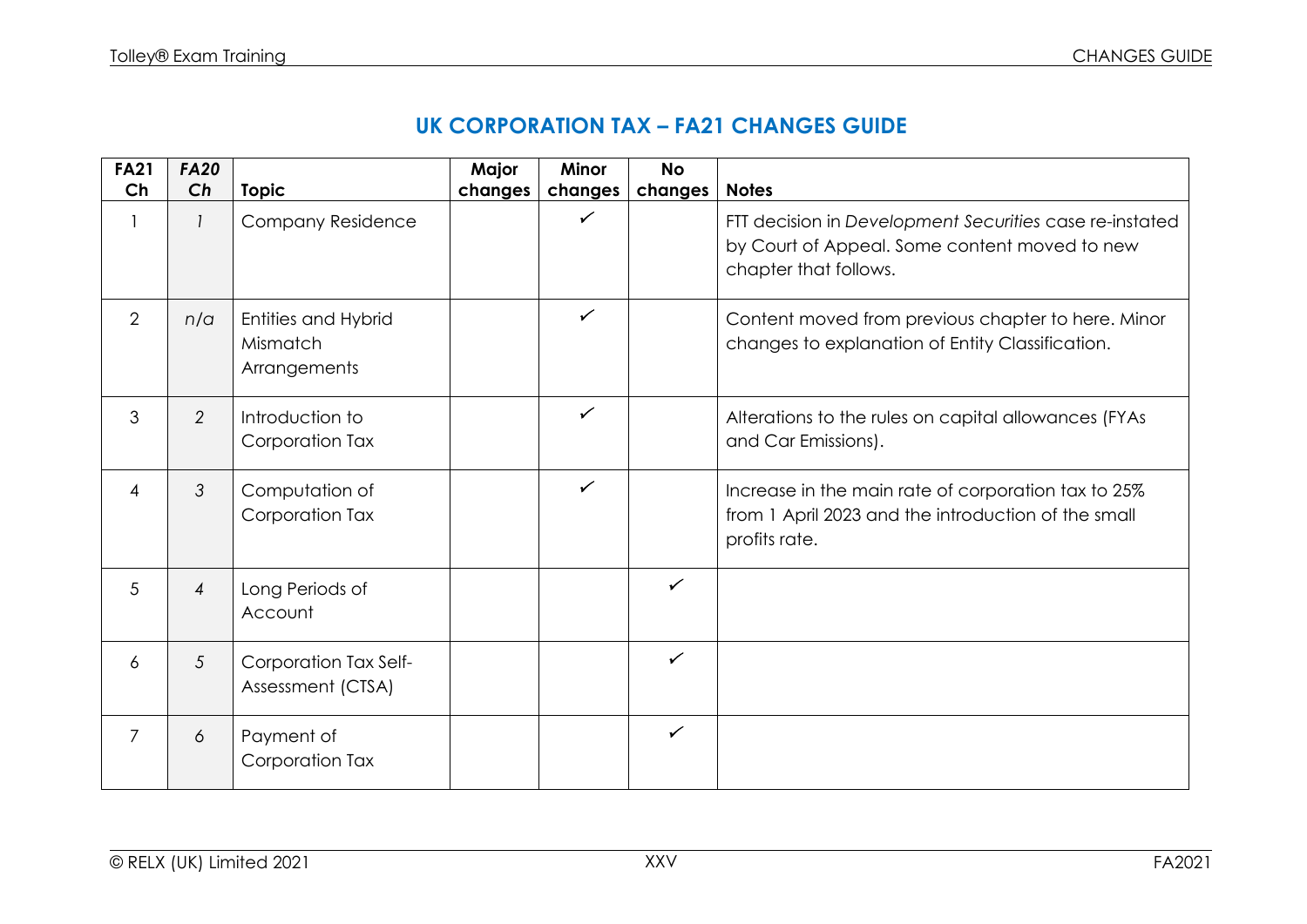| 8  | $\overline{7}$ | Interest on Late Paid<br>Tax & Repayments          |              | ✓            |                                                                                                                                                  |
|----|----------------|----------------------------------------------------|--------------|--------------|--------------------------------------------------------------------------------------------------------------------------------------------------|
| 9  | 8              | <b>CTSA Penalty Regime</b>                         | $\checkmark$ |              | Added Illustration on calculation of 'potential lost<br>revenue' for losses incorrectly recorded in a tax return<br>but not used.                |
| 10 | 9              | Property Income                                    |              | $\checkmark$ |                                                                                                                                                  |
| 11 | 10             | Loan Relationships -<br><b>Basics</b>              | $\checkmark$ |              | Section on effect of a company migration on loan<br>relationships moved to Overseas Aspects of CT<br>manual.                                     |
| 12 | 11             | Loan Relationships -<br><b>Connected Companies</b> | $\checkmark$ |              | Section on LR impairments and consortium relief<br>moved to 'Consortium Relief' chapter.                                                         |
|    | 12             | Loan Relationships -<br><b>Advanced Aspects</b>    | $\checkmark$ |              | Chapter deleted. Material on group LRs moved to<br>new chapter 'LRs and IFAs for Groups'. Rest of material<br>no longer in the AT TOMC syllabus. |
| 13 | 13             | <b>Derivative Contracts</b>                        | $\checkmark$ |              | Removed reference to property derivatives as no<br>longer in syllabus                                                                            |
| 14 | 16             | Corporate Capital<br>Gains                         |              | $\checkmark$ |                                                                                                                                                  |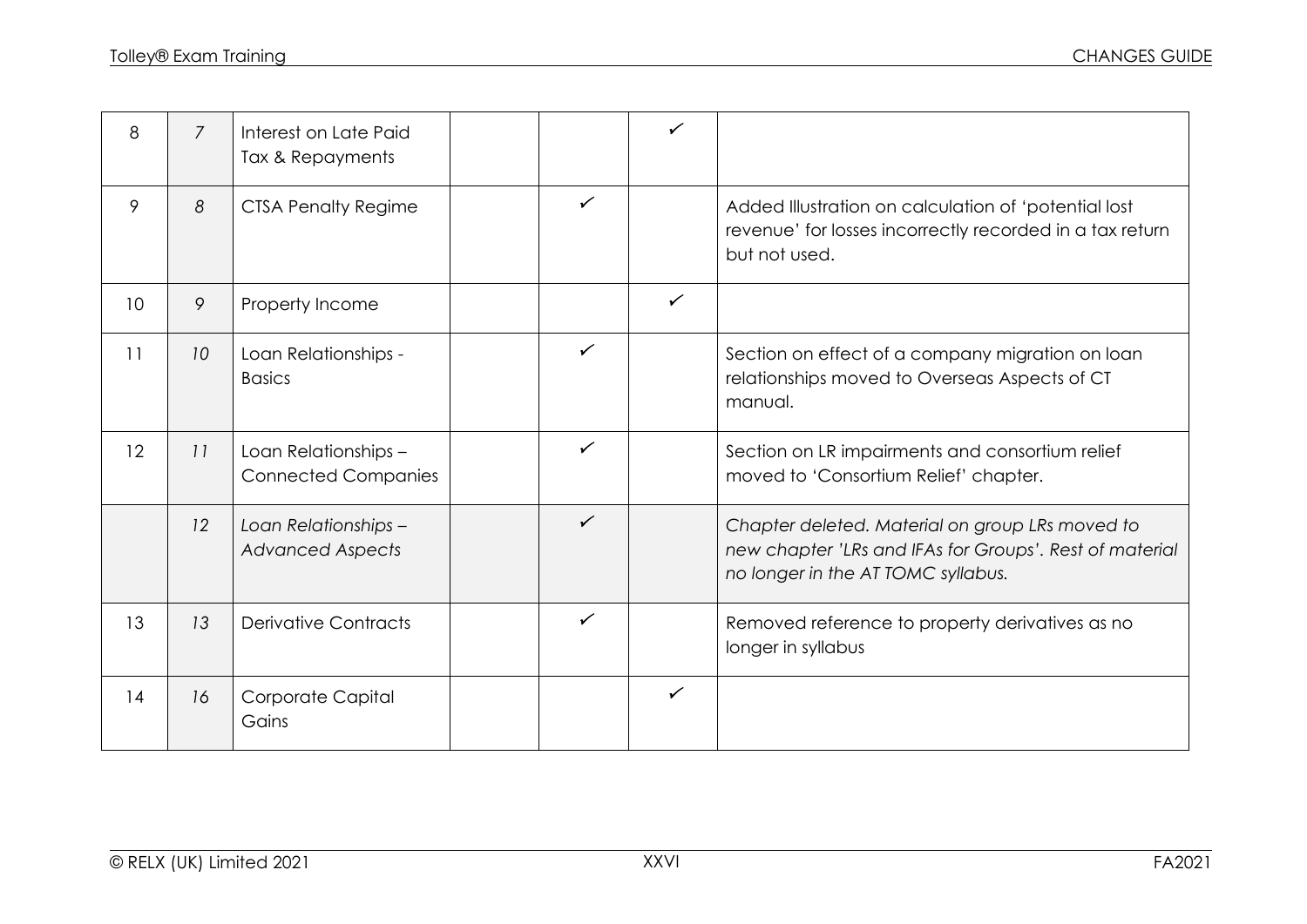| 15 | 17  | Intangible Fixed Assets                                 |              | ✓            |              | Material on group IFAs moved to new chapter 'LRs<br>and IFAs for Groups'.                                                                                     |
|----|-----|---------------------------------------------------------|--------------|--------------|--------------|---------------------------------------------------------------------------------------------------------------------------------------------------------------|
| 16 | 18  | Research &<br>Development<br>Expenditure                |              | $\checkmark$ |              | Syllabus change so that patent box is now awareness<br>level only.                                                                                            |
| 17 | 19  | Companies with<br><b>Investment Business</b>            |              |              | $\checkmark$ |                                                                                                                                                               |
| 18 | n/a | Losses: Current Year<br>Relief and Carry Back<br>Relief | $\checkmark$ |              |              | Chapter extensively re-written to deal with all types of<br>losses in one place. New extended carry back rules for<br>losses incurred in FY 2020 and FY 2021. |
| 19 | n/a | Losses: Carry Forward<br><b>Relief: The Basics</b>      | $\checkmark$ |              |              | Chapter extensively re-written to deal with all types of<br>losses in one place.                                                                              |
| 20 | n/a | Losses: Carry Forward<br>Relief: Further Aspects        | $\checkmark$ |              |              | Chapter extensively re-written to deal with all types of<br>losses in one place. Loss refresh rules deleted as no<br>longer in syllabus.                      |
| 21 | 20  | The Principles of Group<br>Relief                       |              | $\checkmark$ |              | Points of clarification made to text to improve<br>explanations. Definition of a 'normal commercial loan'<br>added.                                           |
| 22 | 21  | Group Relief - further<br>aspects                       |              |              | $\checkmark$ |                                                                                                                                                               |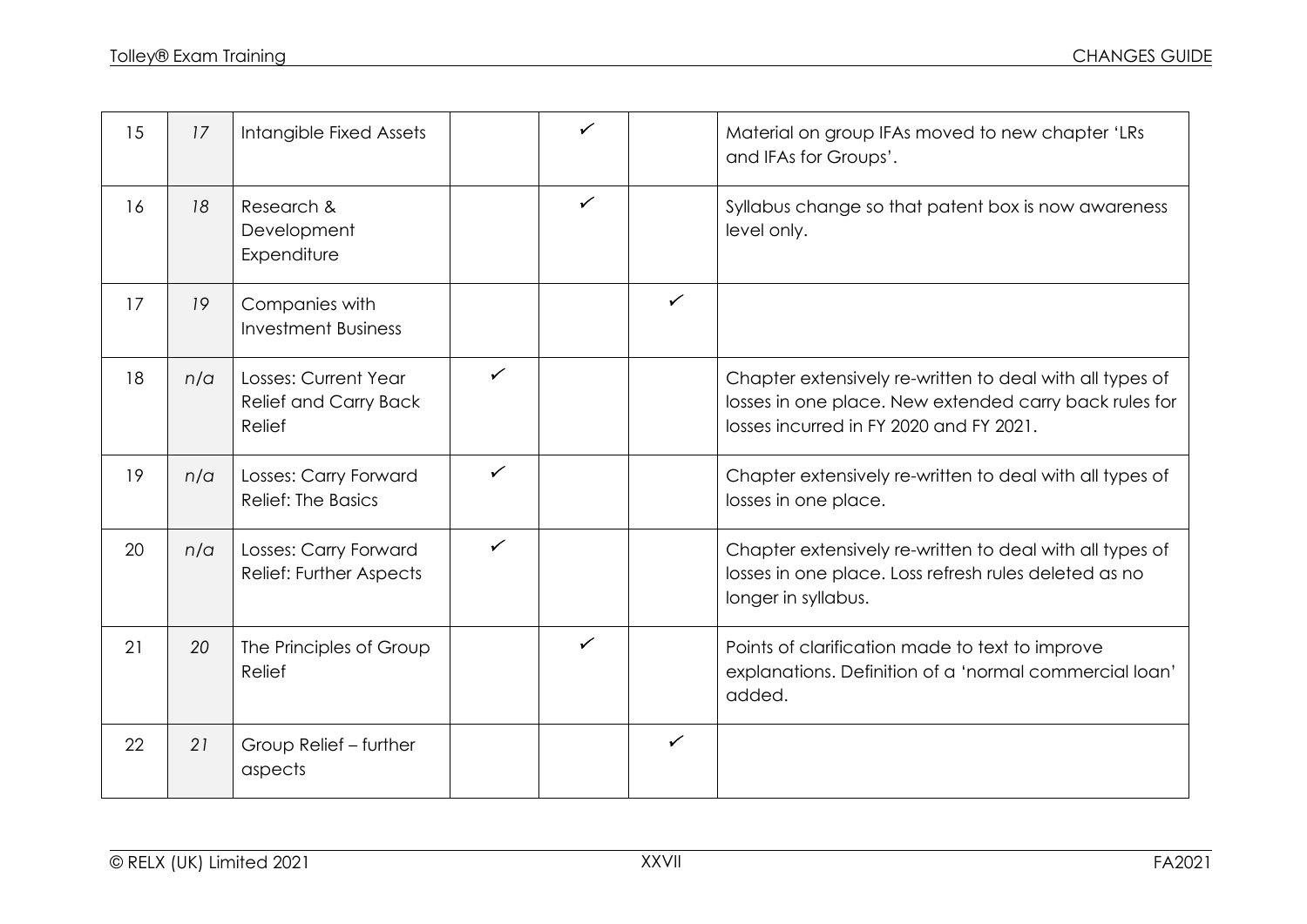| 23 | 22  | Consortium Relief                                               |              | $\checkmark$ |              | Rules on LR impairments and consortium relief moved<br>from earlier LR chapter and included here instead.                                                                            |
|----|-----|-----------------------------------------------------------------|--------------|--------------|--------------|--------------------------------------------------------------------------------------------------------------------------------------------------------------------------------------|
| 24 | 23  | Group Consortium<br>Companies                                   |              |              | $\checkmark$ |                                                                                                                                                                                      |
| 25 | 24  | Group Administration                                            |              |              | $\checkmark$ |                                                                                                                                                                                      |
| 26 | 25  | <b>Group Capital Gains</b>                                      |              |              | $\checkmark$ |                                                                                                                                                                                      |
| 27 | 26  | Group Gains - further<br>aspects                                |              | $\checkmark$ |              | Material on IFA degrouping charge moved to new<br>chapter 'LRs and IFAs for Groups'.                                                                                                 |
| 28 | 27  | Substantial<br>Shareholding<br>exemption                        |              | $\checkmark$ |              | Notes added on M Group Holdings case.                                                                                                                                                |
| 29 | n/a | Loan Relationships and<br>Intangible Fixed Assets<br>for Groups | $\checkmark$ |              |              | Material previously included in earlier chapters on<br>group LRs and IFAs moved to this new chapter. Intra-<br>group transfers and degrouping charges for LRs and<br>IFAs explained. |
| 30 | 28  | Change in Ownership<br>of a Company                             |              | $\checkmark$ |              | Minor points of clarification on major change in<br>business.                                                                                                                        |
| 31 | 29  | <b>Transfer of Trades</b>                                       |              |              | $\checkmark$ |                                                                                                                                                                                      |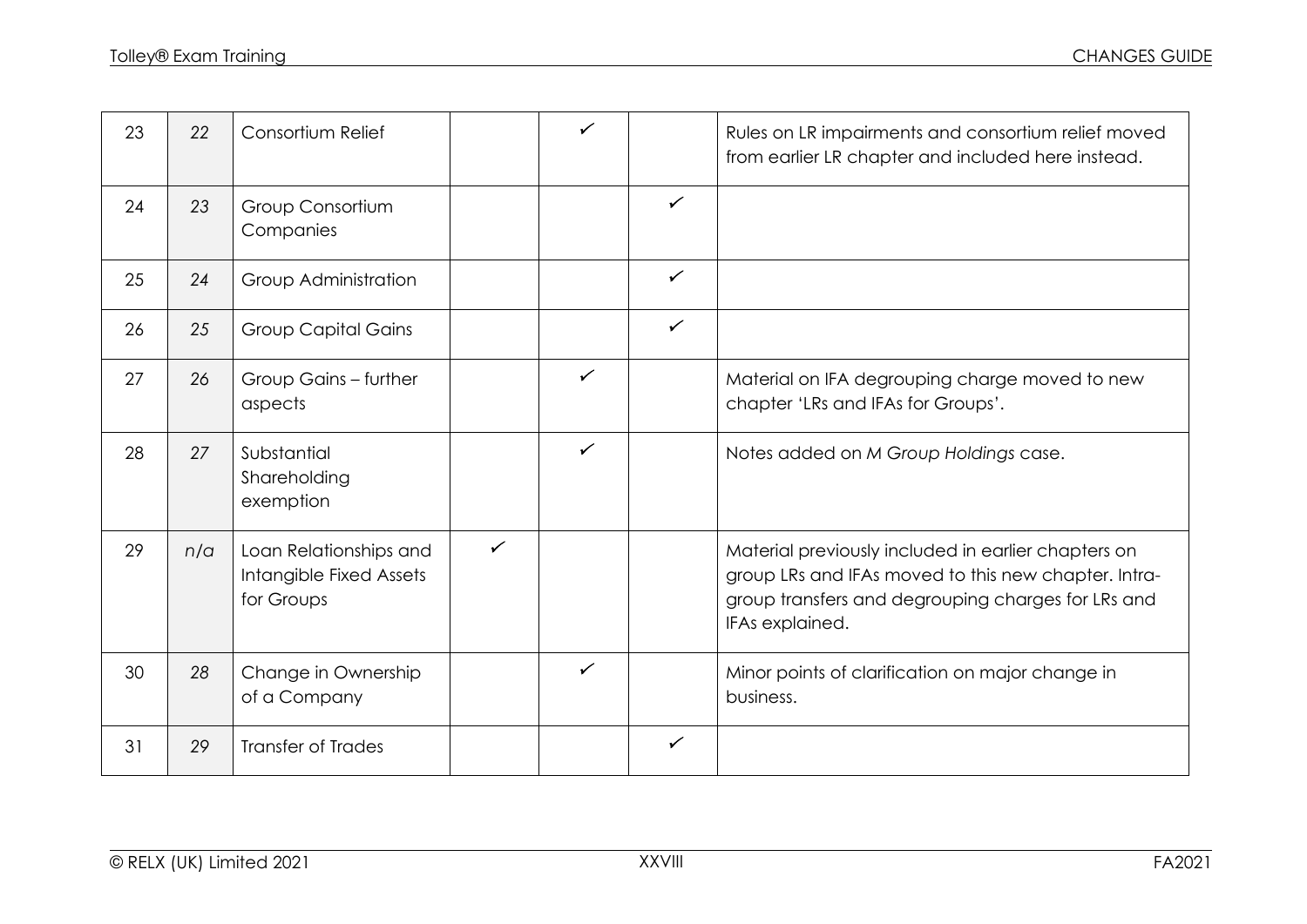| 32  | 30 | Demergers                            |              |              | $\checkmark$ |                                                                                                                        |
|-----|----|--------------------------------------|--------------|--------------|--------------|------------------------------------------------------------------------------------------------------------------------|
| 33  | 31 | Sale of Shares                       |              | $\checkmark$ |              | Minor extension of analysis to include comments on LR<br>and SDLT degrouping.                                          |
| 34  | 32 | Accounting for Income<br>Tax         | $\checkmark$ |              |              | Chapter substantially rewritten to improve explanation<br>of the rules.                                                |
| 35  | 33 | Tax Law & Accounting<br>Practice     |              | $\checkmark$ |              | Removed reference to small companies as no longer<br>in syllabus                                                       |
| 36  | 34 | Tax & Provisions                     |              |              | $\checkmark$ |                                                                                                                        |
| 37  | 35 | Administration &<br>Liquidation      |              | $\checkmark$ |              | Minor points of clarification on the treatment of groups<br>and the application of the second subsidiary SSE.          |
| 38  | 36 | Sale & Leaseback                     |              |              | $\checkmark$ |                                                                                                                        |
| n/a | 37 | <b>Distributions</b>                 |              |              |              | Chapter deleted - content moved to following<br>chapter.                                                               |
| 39  | 39 | Dividends and Other<br>Distributions | $\checkmark$ |              |              | Material from the previous chapter incorporated into<br>this chapter. Minor amendments made to discussion of<br>rules. |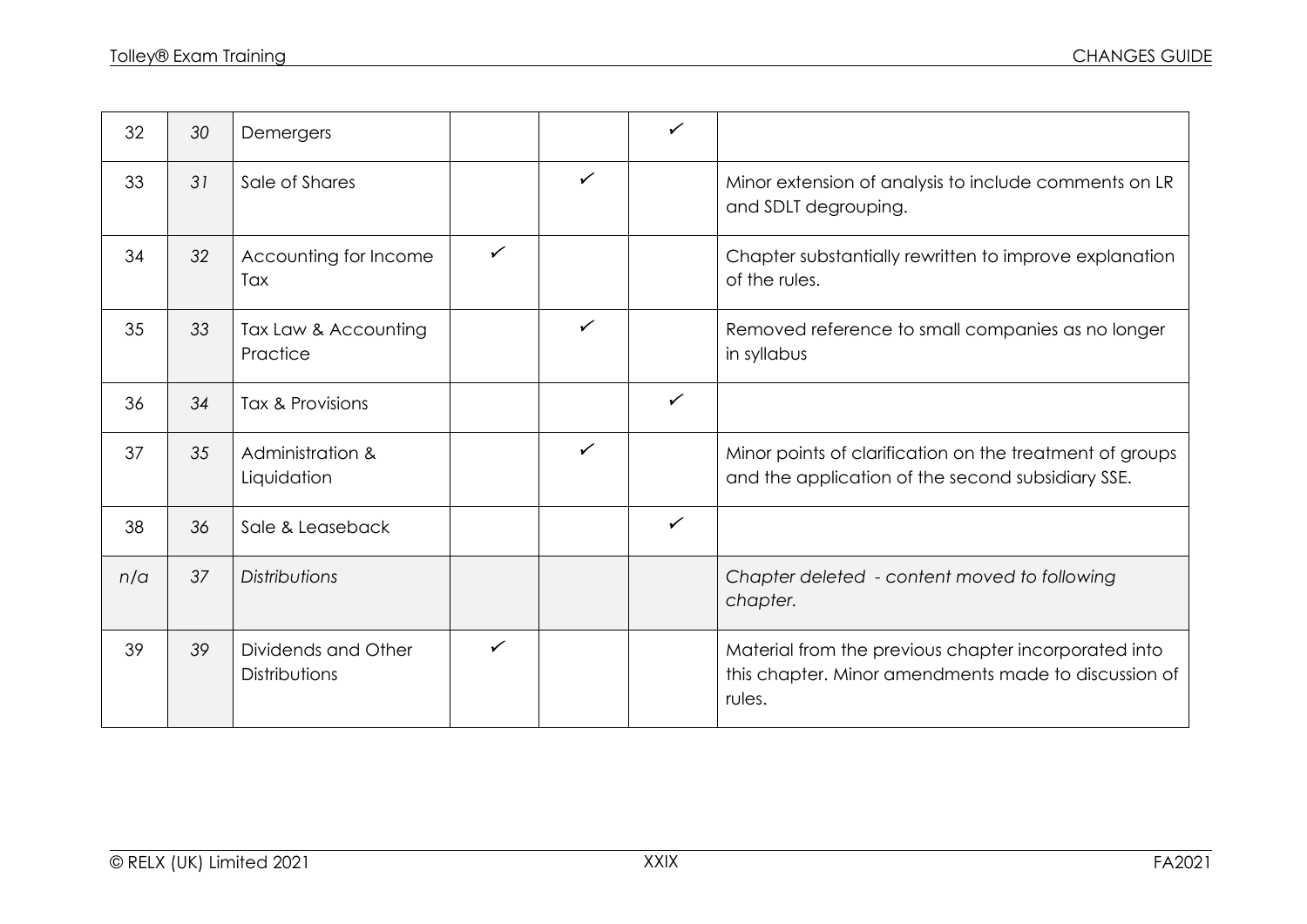| 40 | 38 | Depreciatory<br>  Transactions & Value<br>Shifting |  |  |
|----|----|----------------------------------------------------|--|--|
| 41 | 40 | CT deductions for share<br>schemes                 |  |  |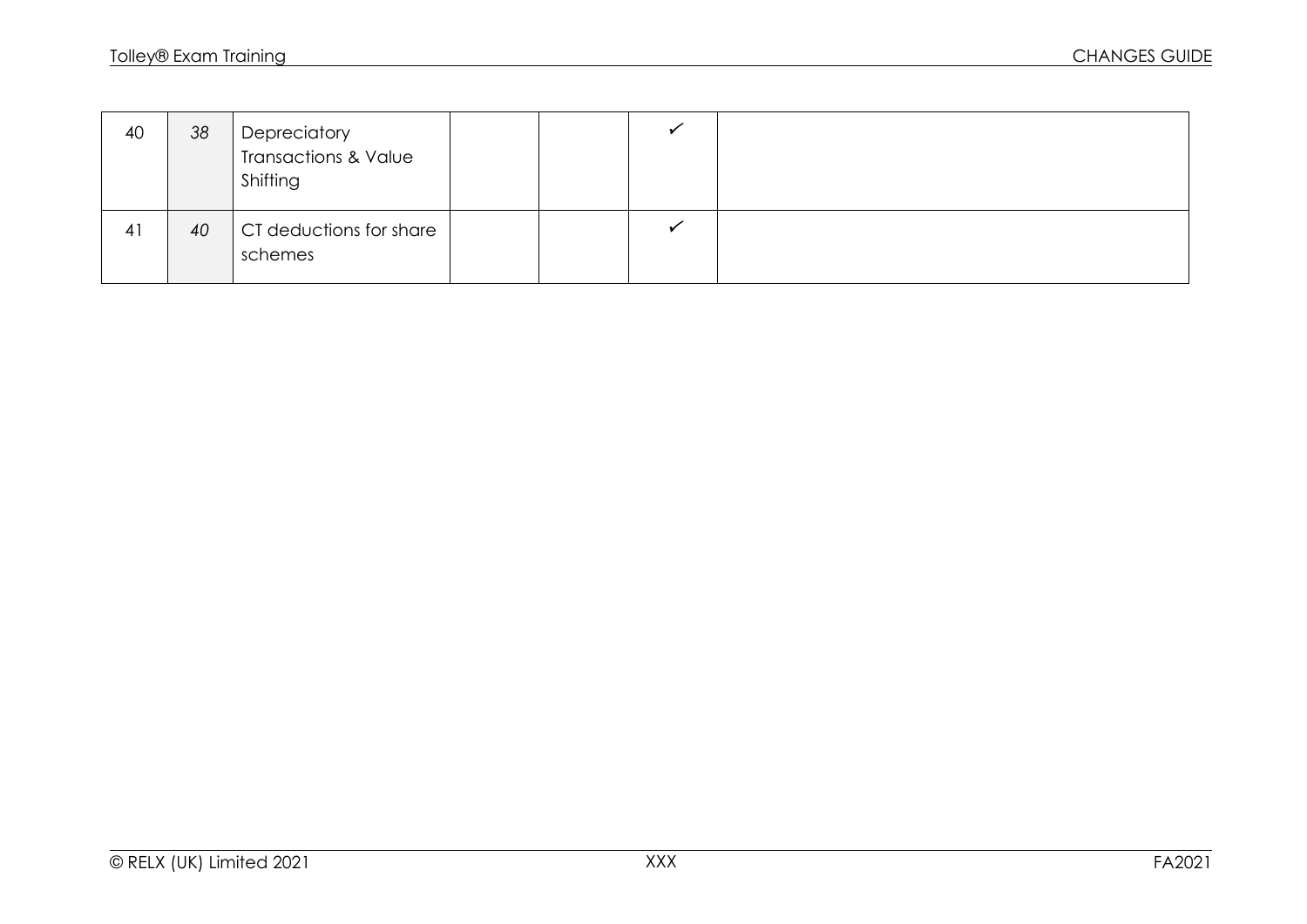| <b>FA21</b>    | <b>FA20</b>    |                                                        | <b>Major</b> | <b>Minor</b> | <b>No</b>    |                                                                                                                                                                                                                                                                                     |
|----------------|----------------|--------------------------------------------------------|--------------|--------------|--------------|-------------------------------------------------------------------------------------------------------------------------------------------------------------------------------------------------------------------------------------------------------------------------------------|
| <b>Ch</b>      | Ch             | <b>Topic</b>                                           | changes      | changes      | changes      | <b>Notes</b>                                                                                                                                                                                                                                                                        |
| 1              | $\mathbf{1}$   | The UK Taxation of Non-UK<br><b>Resident Companies</b> | $\checkmark$ |              |              | No technical changes in this chapter - some of the content has<br>been moved to the new chapter "Non-UK resident companies and<br>UK Land" and some has been moved to the chapter on "Diverted<br>Profits Tax".                                                                     |
| $\overline{2}$ | n/a            | Non-UK Resident Companies<br>and UK Land               | ✓            |              |              | New chapter with material that was in the previous chapter. There<br>are no major technical changes to this material, although some<br>material on transitional rules relating to the taxation of UK<br>property businesses has been removed as it is no longer in the<br>syllabus. |
| 3              | $\overline{2}$ | International Movement of<br>Capital                   |              |              | $\checkmark$ |                                                                                                                                                                                                                                                                                     |
| 4              | $\overline{3}$ | Migration of a Company                                 | ✓            |              |              | Changes made to incorporate exit charges on loan relationships<br>here. Changes also made to reflect repeal of provisions relating to<br>the EU Interest and Royalties Directive.                                                                                                   |
| 5              | $\overline{4}$ | Incorporation of an overseas<br><b>PE</b>              |              |              | ✓            |                                                                                                                                                                                                                                                                                     |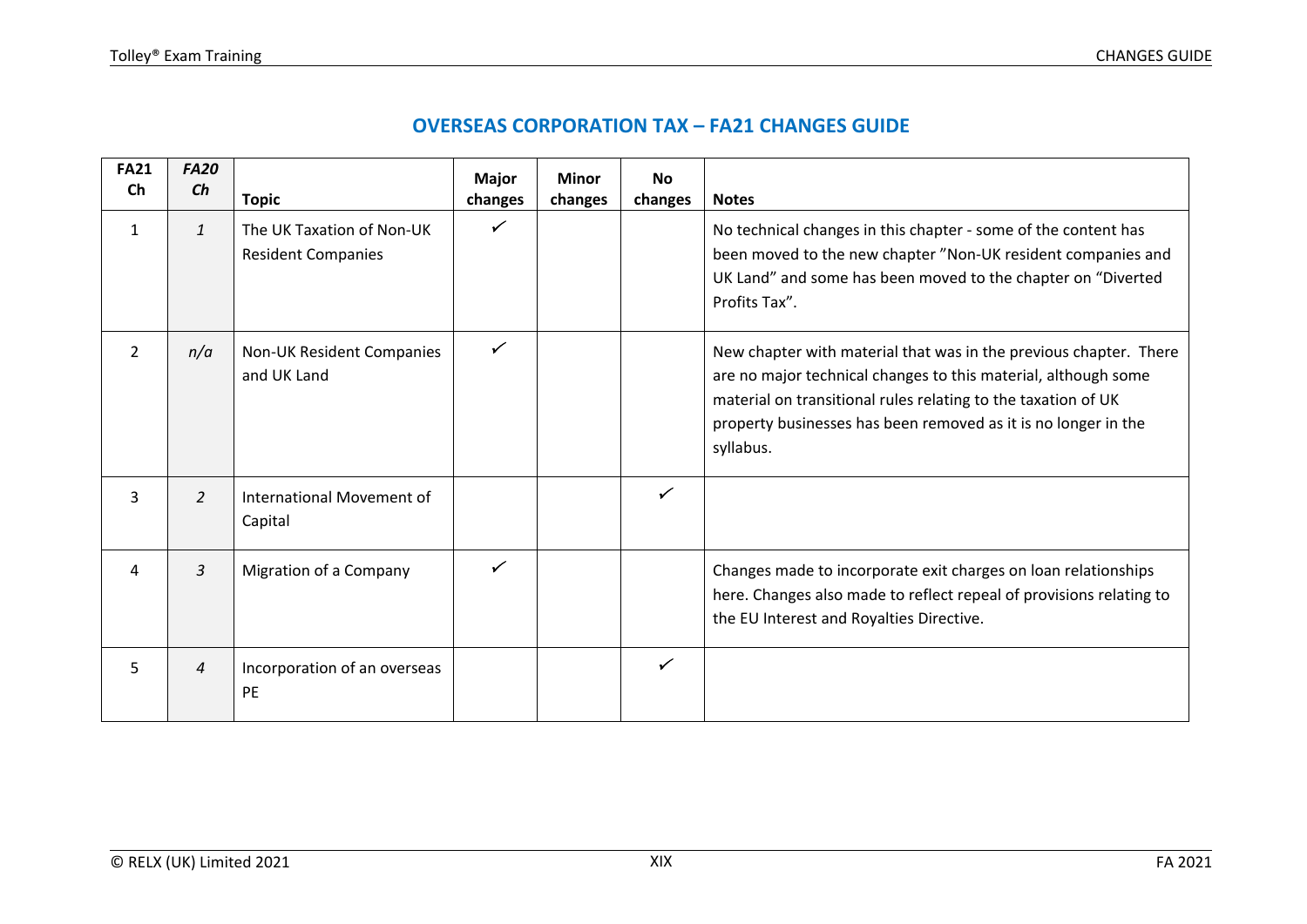| 6              | 5              | <b>Transfer Pricing</b>                                 | ✓ |   |              | EU Arbitration Convention no longer applies to the UK after 31<br>December 2020. Section on EU Arbitration Convention removed<br>and replaced with a section on arbitration under the MLI. |
|----------------|----------------|---------------------------------------------------------|---|---|--------------|--------------------------------------------------------------------------------------------------------------------------------------------------------------------------------------------|
| $\overline{7}$ | 6              | Transfer Pricing - Further<br>Aspects                   |   |   | $\checkmark$ |                                                                                                                                                                                            |
| 8              | $\overline{7}$ | <b>Double Tax Treaties</b>                              |   |   | $\checkmark$ |                                                                                                                                                                                            |
| 9              | 8              | Double Tax Relief - Credit<br>Relief                    |   |   | $\checkmark$ |                                                                                                                                                                                            |
| 10             | 9              | Double Tax Relief-<br><b>Exemption for Overseas PEs</b> |   | ✓ |              | Minor changes made to clarify the answer to the end of chapter<br>example.                                                                                                                 |
| 11             | 10             | Corporate Interest<br>Restriction (CIR) - The Basics    |   | ✓ |              | Minor changes to reflect adjustment for DTR.                                                                                                                                               |
| 12             | 11             | CIR - Excess & Brought<br><b>Forward Amounts</b>        |   |   | $\checkmark$ |                                                                                                                                                                                            |
| 13             | 12             | CIR - Further Aspects                                   |   | ✓ |              | Minor update to take account of change in penalty provisions for<br>failure to deliver a return - no penalty due if the company has a<br>reasonable excuse for the failure.                |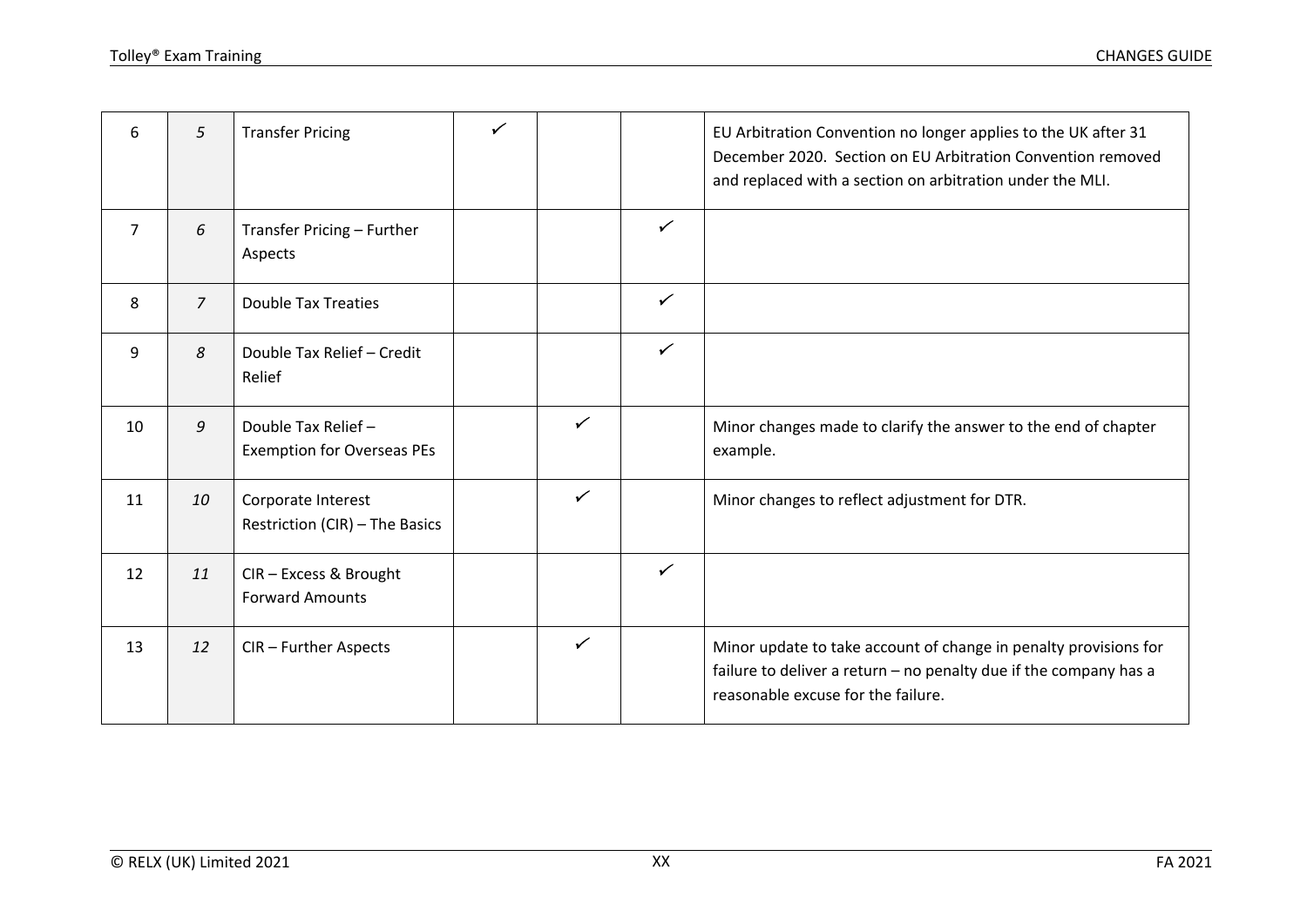| 14  | 13 | Controlled Foreign<br>Companies                                   |              | ✓ |              | Case law on old CFC regime deleted as no longer in the syllabus.          |
|-----|----|-------------------------------------------------------------------|--------------|---|--------------|---------------------------------------------------------------------------|
| 15  | 14 | Controlled Foreign<br>Companies - Further Aspects                 |              |   | $\checkmark$ |                                                                           |
| 16  | 15 | Foreign Currency in Accounts<br>- Translations in Accounts        |              |   | $\checkmark$ |                                                                           |
| 17  | 16 | Foreign Currency in Accounts<br>- Transactions in the<br>Accounts | $\checkmark$ |   |              | Illustrations 4 and 5 rewritten.                                          |
| 18  | 17 | <b>Diverted Profits Tax</b>                                       |              |   | $\checkmark$ |                                                                           |
| n/a | 18 | <b>Digital Services Tax</b>                                       |              |   |              | Chapter no longer required as topic has been removed from<br>the syllabus |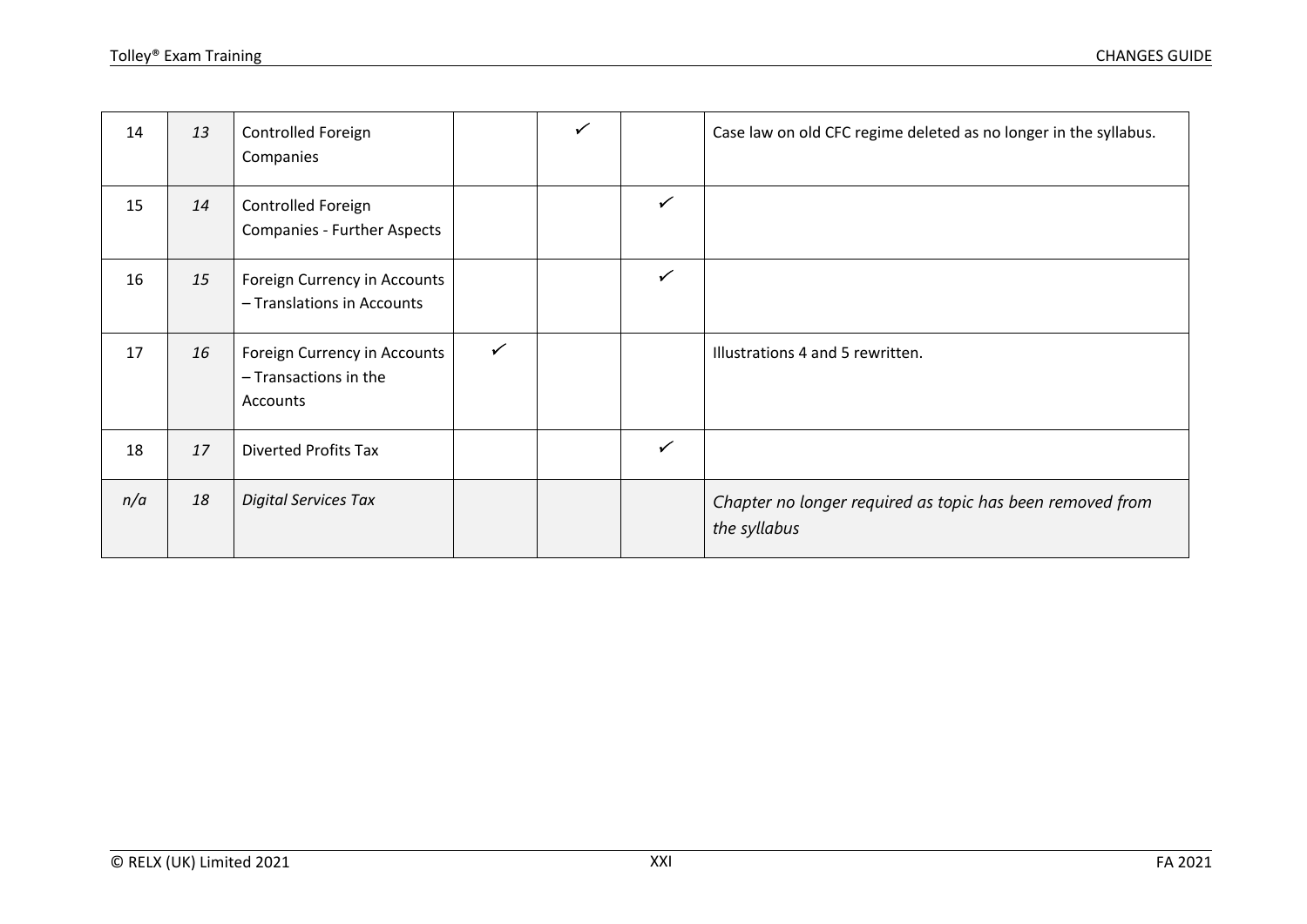## **BUSINESS TAX, CORPORATE GAINS AND STAMP TAXES – FA21 CHANGES GUIDE**

| <b>FA21</b>    | <b>FA20</b>    |                                                               | Major   | Minor        | <b>No</b>    |                                                                             |
|----------------|----------------|---------------------------------------------------------------|---------|--------------|--------------|-----------------------------------------------------------------------------|
| Ch             | Ch             | <b>Topic</b>                                                  | changes | changes      | changes      | <b>Notes</b>                                                                |
| $\mathbf{1}$   | $\mathcal{I}$  | Trading Income & the                                          |         |              | $\checkmark$ |                                                                             |
|                |                | <b>Badges of Trade</b>                                        |         |              |              |                                                                             |
| 2              | 2              | Adjustment of Profit -<br><b>General Principles -</b><br>Corp |         |              | $\checkmark$ |                                                                             |
| 3              | 3              | Common Adjustments -<br>Corp                                  |         |              | $\checkmark$ |                                                                             |
| $\overline{4}$ | $\overline{4}$ | Stock - Adjustments -<br>Corp                                 |         |              | $\checkmark$ |                                                                             |
| 5              | 5              | <b>Capital Allowances -</b><br><b>Definitions</b>             |         |              | $\checkmark$ |                                                                             |
| $\overline{6}$ | 6              | Capital Allowances -<br><b>Basic Computations</b>             |         |              | $\checkmark$ |                                                                             |
| $\overline{7}$ | $\overline{7}$ | Capital Allowances -<br>First Year Allowances &<br>the AIA    |         | $\checkmark$ |              | Section on pre-1/1/2019 straddling removed as no<br>longer in the syllabus. |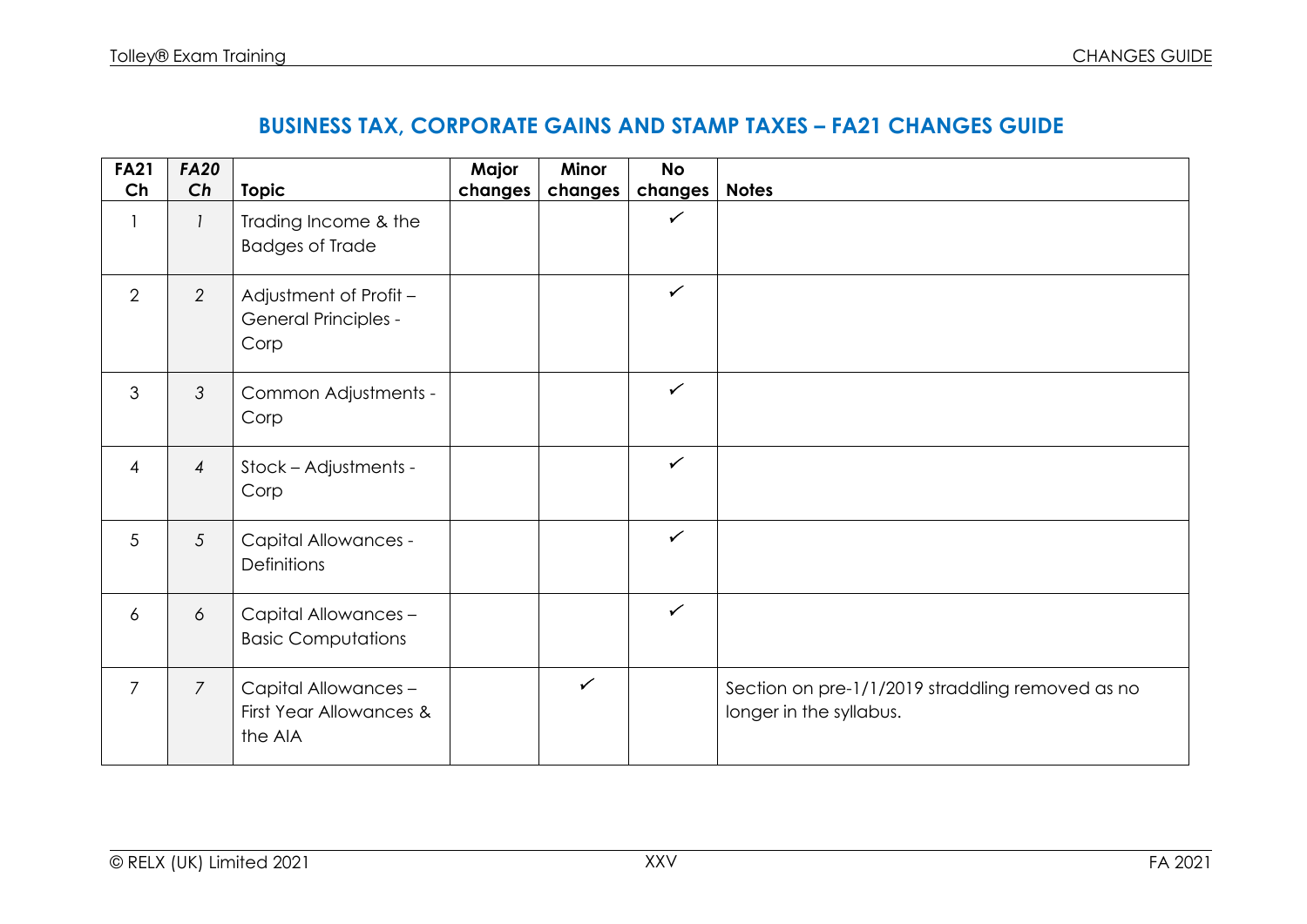| 8               | 8   | Capital Allowances -<br><b>Further Computations</b>                 | ✓            |              |              | New sections on temporary enhanced first year<br>allowances for companies.                                                                                                           |
|-----------------|-----|---------------------------------------------------------------------|--------------|--------------|--------------|--------------------------------------------------------------------------------------------------------------------------------------------------------------------------------------|
| 9               | 9   | Capital Allowances -<br>Cars & Other Assets                         | $\checkmark$ |              |              | Section on Structures and Buildings Allowances moved<br>to new separate chapter.                                                                                                     |
| 10 <sup>°</sup> | n/a | <b>Structures and Buildings</b><br>Allowances                       | $\checkmark$ |              |              | New chapter - content moved over from earlier<br>chapter                                                                                                                             |
| 11              | 10  | Avoidance involving<br>Allowance Buying and<br>Other Anti-avoidance |              | $\checkmark$ |              | Syllabus change - awareness level of knowledge only<br>now required for capital allowance buying. Section<br>added on other anti-avoidance measures within ss.213<br>& 215 CAA 2001. |
| 12              | 11  | Introduction to<br>corporate chargeable<br>gains                    |              |              | $\checkmark$ |                                                                                                                                                                                      |
| 13              | 12  | Calculation of<br>corporate chargeable<br>gains                     |              |              | $\checkmark$ |                                                                                                                                                                                      |
| 14              | 13  | Enhancement<br>expenditure                                          |              |              | $\checkmark$ |                                                                                                                                                                                      |
| 15              | 14  | Part disposals                                                      |              |              | $\checkmark$ |                                                                                                                                                                                      |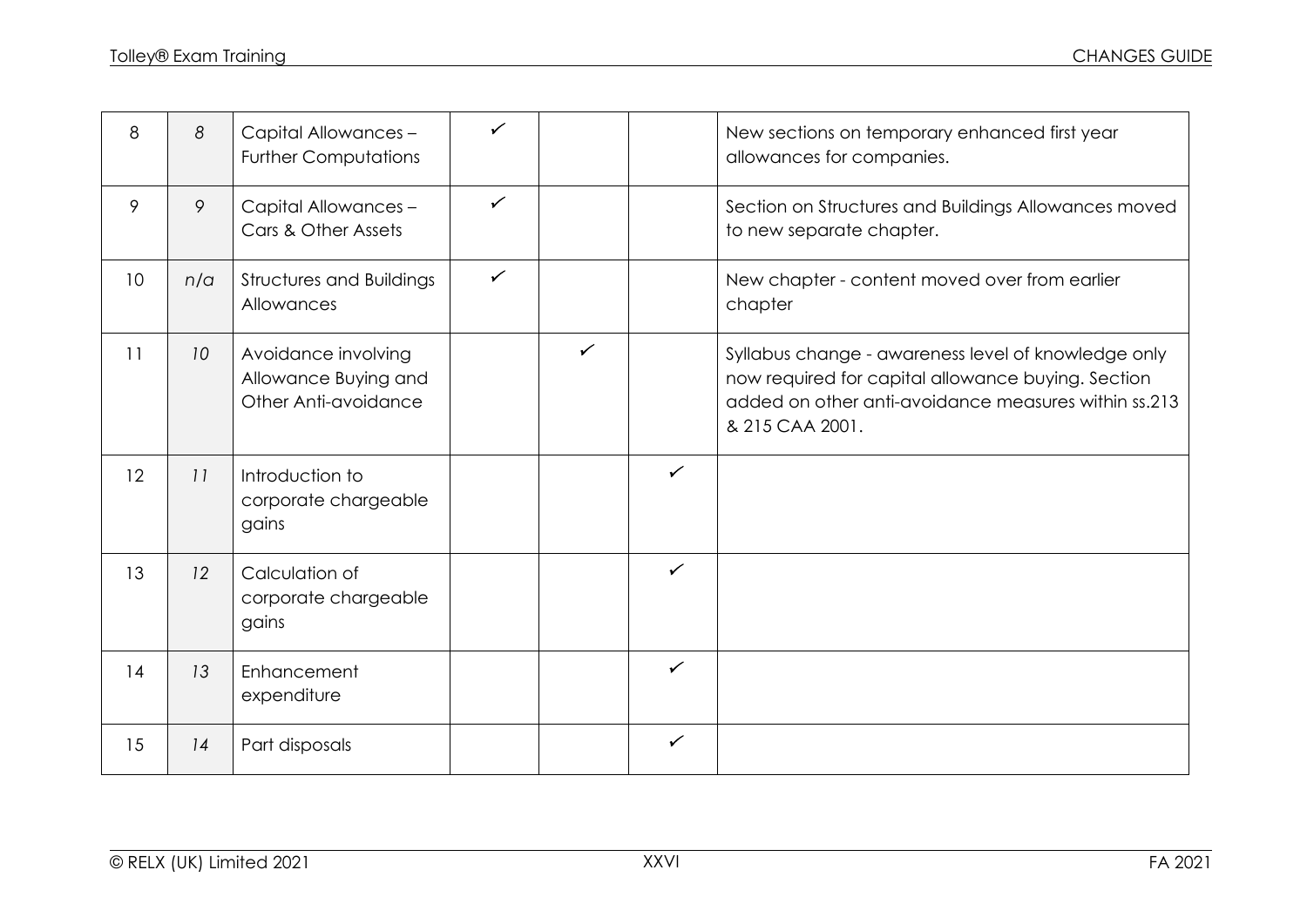| 16 | 15 | Sales of leases                               |  | $\checkmark$ |  |
|----|----|-----------------------------------------------|--|--------------|--|
| 17 | 16 | Grants of leases                              |  | $\checkmark$ |  |
| 18 | 17 | Grants of leases -<br>advanced aspects        |  | $\checkmark$ |  |
| 19 | 18 | Chattels                                      |  | $\checkmark$ |  |
| 20 | 19 | Connected persons &<br>series of transactions |  | $\checkmark$ |  |
| 21 | 20 | Shares & securities -<br>matching rules       |  | $\checkmark$ |  |
| 22 | 21 | <b>Takeovers</b>                              |  | $\checkmark$ |  |
| 23 | 22 | Gilts & QCBs                                  |  | $\checkmark$ |  |
| 24 | 23 | Earn-outs & deferred<br>consideration         |  | $\checkmark$ |  |
| 25 | 24 | Intangible assets                             |  | $\checkmark$ |  |
| 26 | 25 | Rollover relief                               |  | $\checkmark$ |  |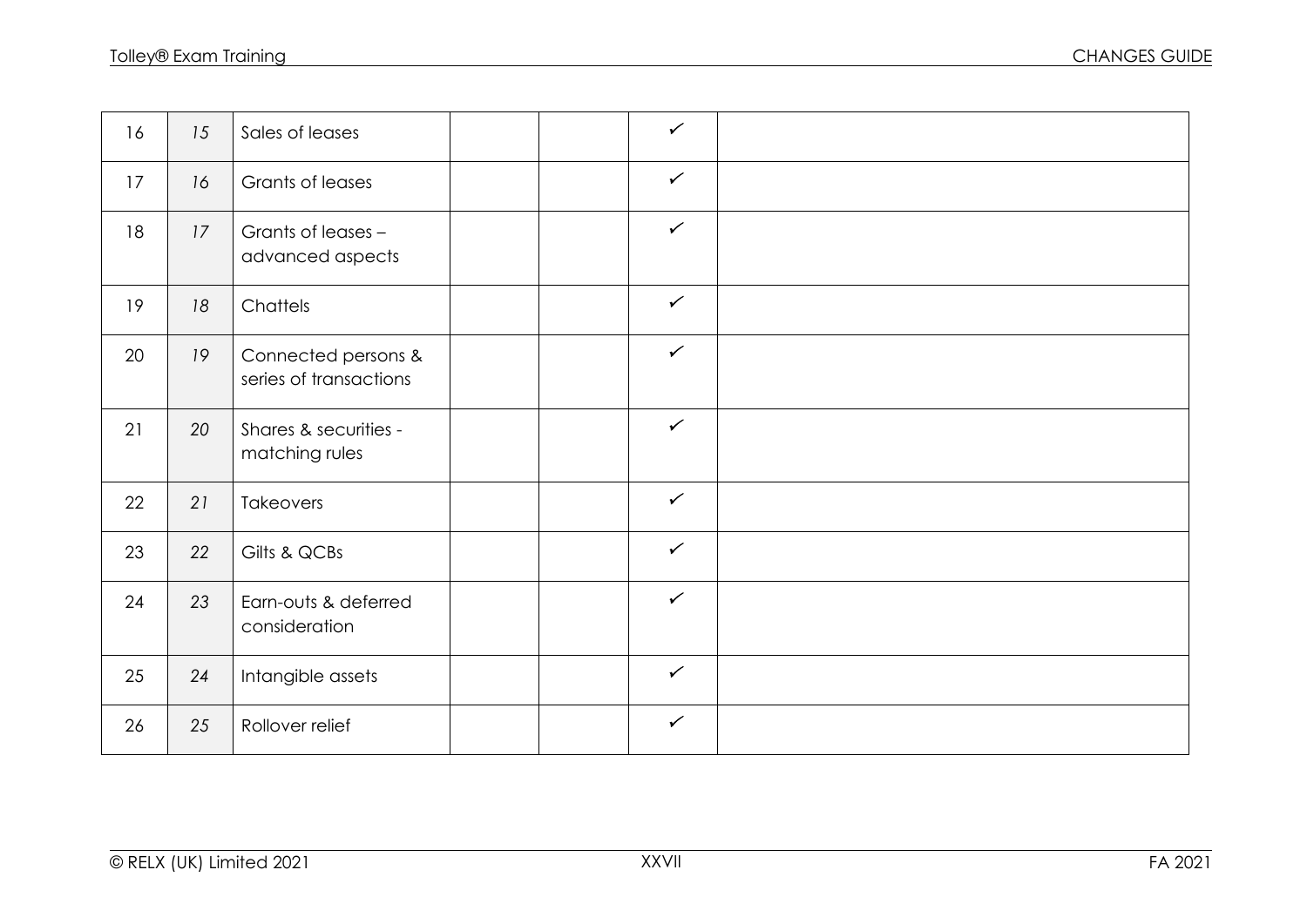| 27 | 26 | Rollover relief &<br>depreciating assets          |              | $\checkmark$ |                                                                  |
|----|----|---------------------------------------------------|--------------|--------------|------------------------------------------------------------------|
| 28 | 27 | Rollover relief - further<br>aspects              |              | $\checkmark$ |                                                                  |
| 29 | 28 | Assets lost or destroyed                          |              | $\checkmark$ |                                                                  |
| 30 | 29 | Compensation for<br>assets damaged                |              | $\checkmark$ |                                                                  |
| 31 | 30 | An Introduction to Anti-<br>Avoidance             |              | $\checkmark$ |                                                                  |
| 32 | 31 | <b>Transaction in Securities</b>                  |              | $\checkmark$ |                                                                  |
| 33 | 32 | Transactions in UK Land                           |              | $\checkmark$ |                                                                  |
| 34 | 33 | Disclosure of Tax<br>Avoidance Schemes            | $\checkmark$ |              | Updated for changes to HMRC powers to issue SRN                  |
| 35 | 34 | Follower Notices &<br><b>Accelerated Payments</b> | $\checkmark$ |              | Amended for changes to penalties. New section on<br>stop notices |